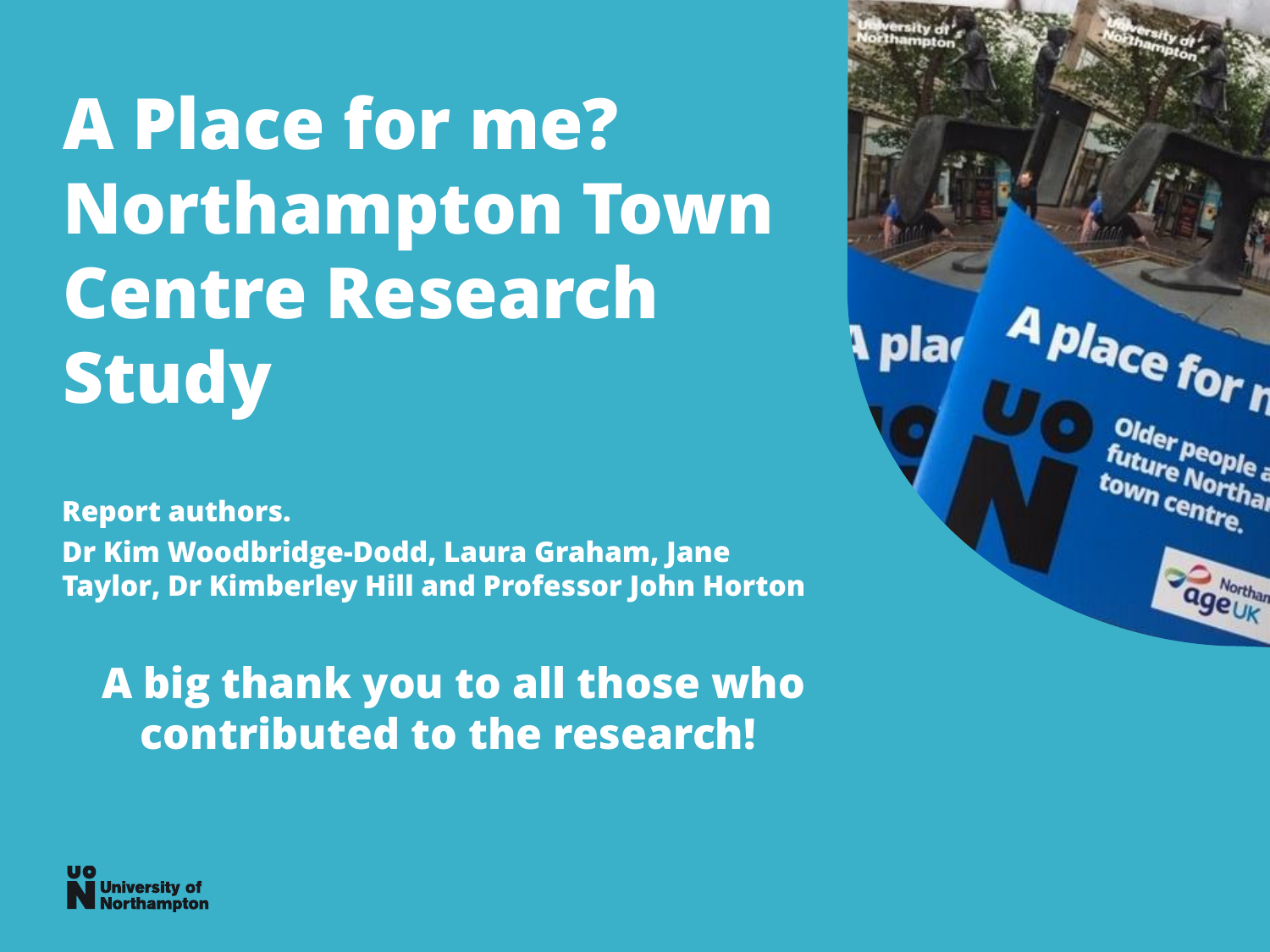#### **Choose a photograph**

**1. What do you see?**

**Record on a post-it Complete additional post-its for additional points if necessary**

**2. What does this image mean**  *for you***?** 

**3. Feedback and plenary**

**Place on A3 paper**

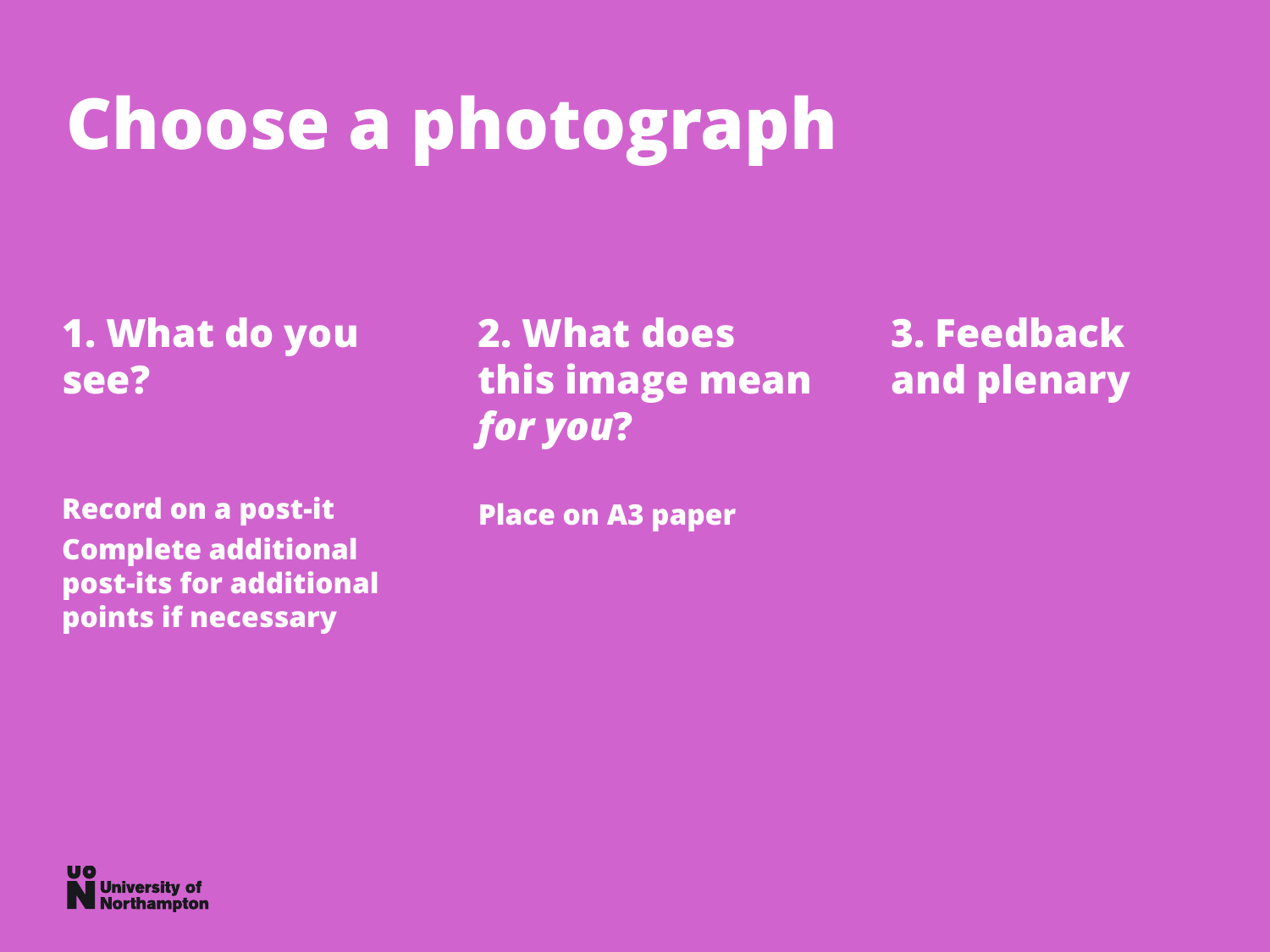**The number of people in Northamptonshire over the age of 65 continues to increase faster than the rest of the population in the UK. In 2018 there was an estimated total population of 225,146 people in Northampton, of those 32,128 (14%) were over the age of 65 and 8,783 (3%) were aged 80 and over. Current projected population figures suggest that there will be more than 45,000 people in Northampton over 65 by 2030.** 

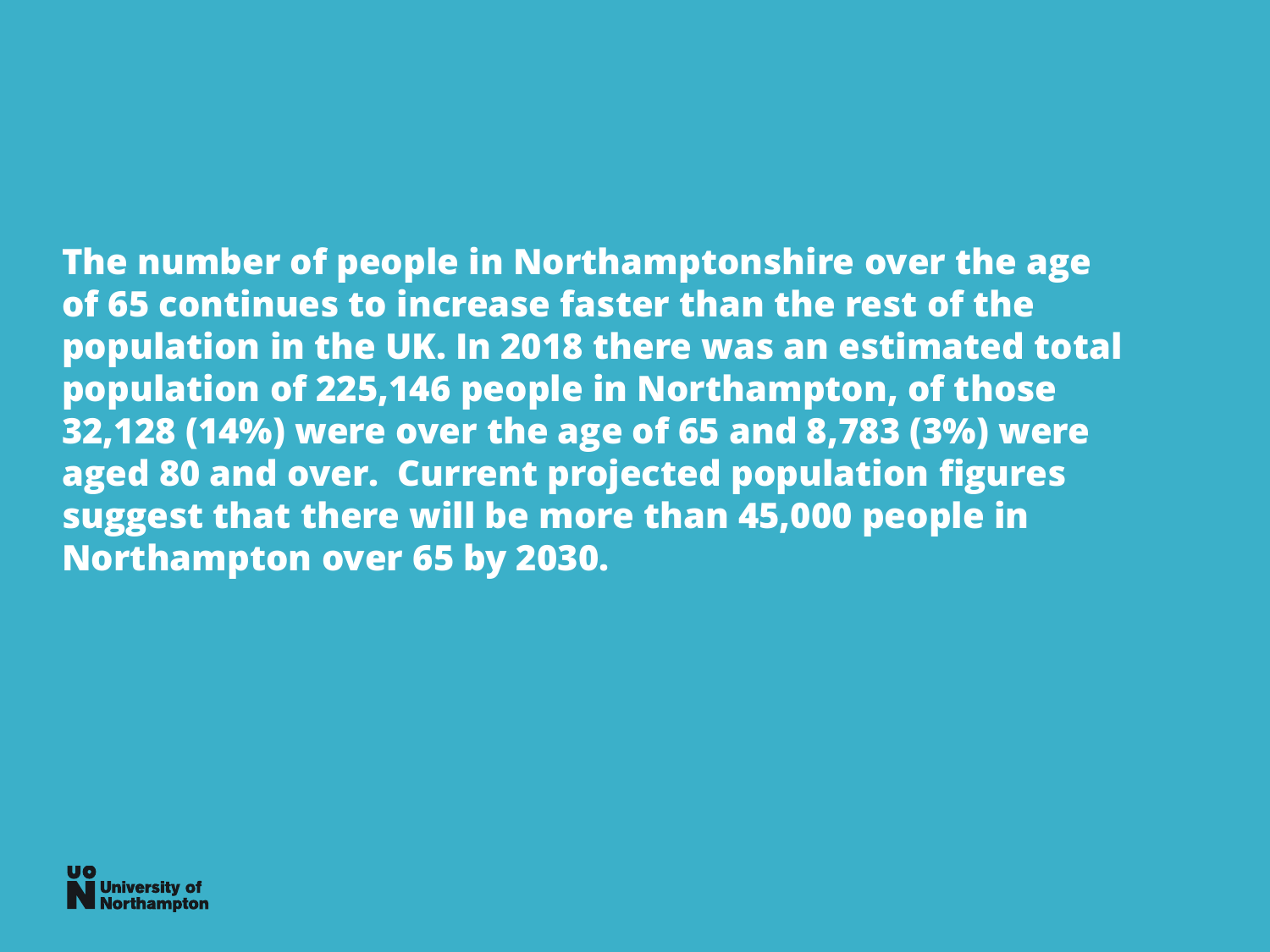**There is now extensive evidence that isolation and loneliness can increase pressures on services, with lonely and isolated people more likely to:**

- **visit their GP more often**
- **Example 2 higher use of medication**
- **use accident and emergency services independent of chronic illness**
- **be admitted to adult social care**
- **make more use of mental health services**
- **have early admission to residential or nursing care**

#### **The health impact of loneliness has been greatest among older people**

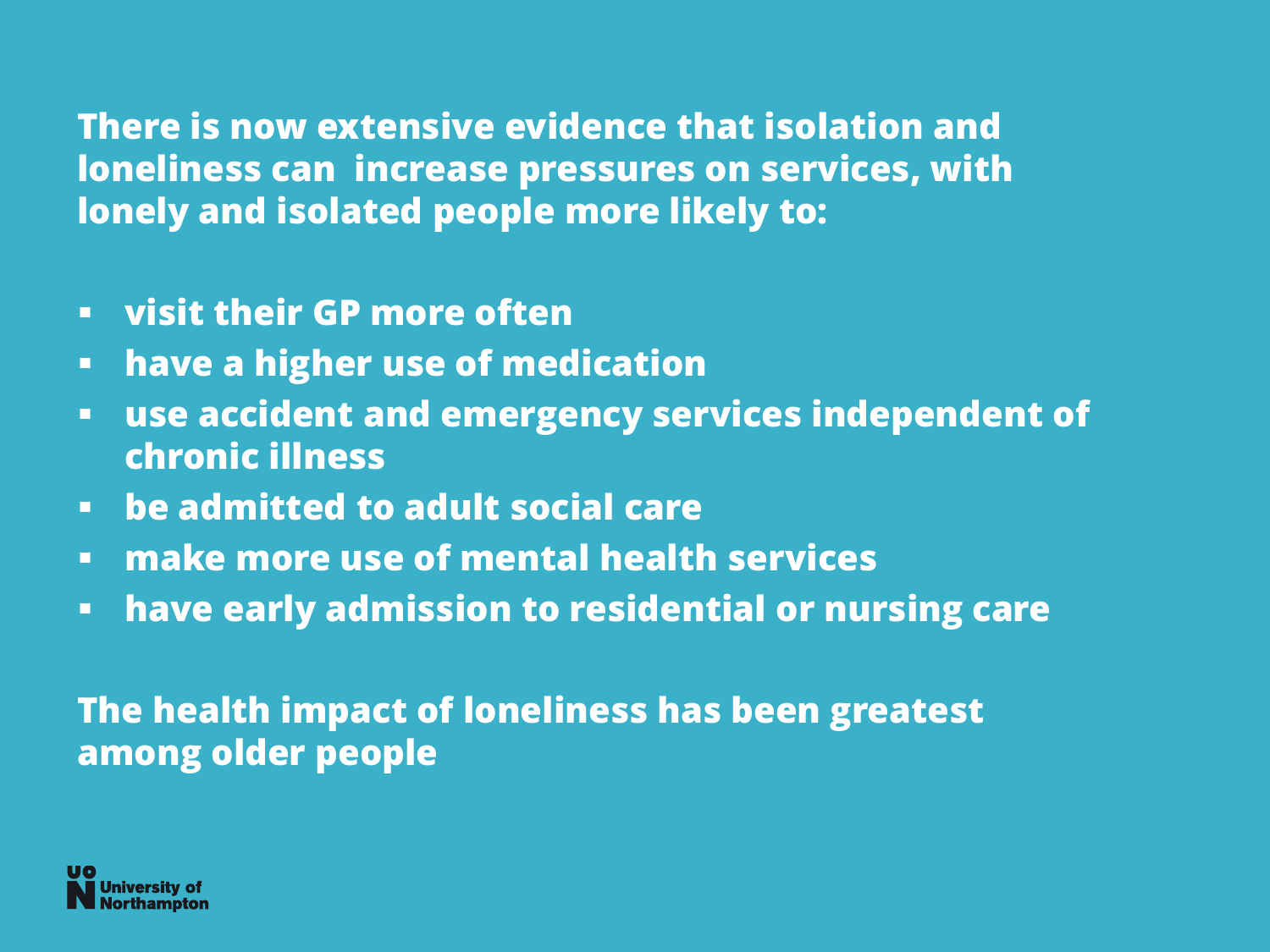#### **What we wanted to contribute to…**

- **increasing the vitality and prosperity of Northampton town centre by making the town centre a place older people can, and want to, utilise**
- **improving older people's wellbeing through reduced isolation and increased autonomy**
- **reducing the use of health and social care services through the improved wellbeing of older people**



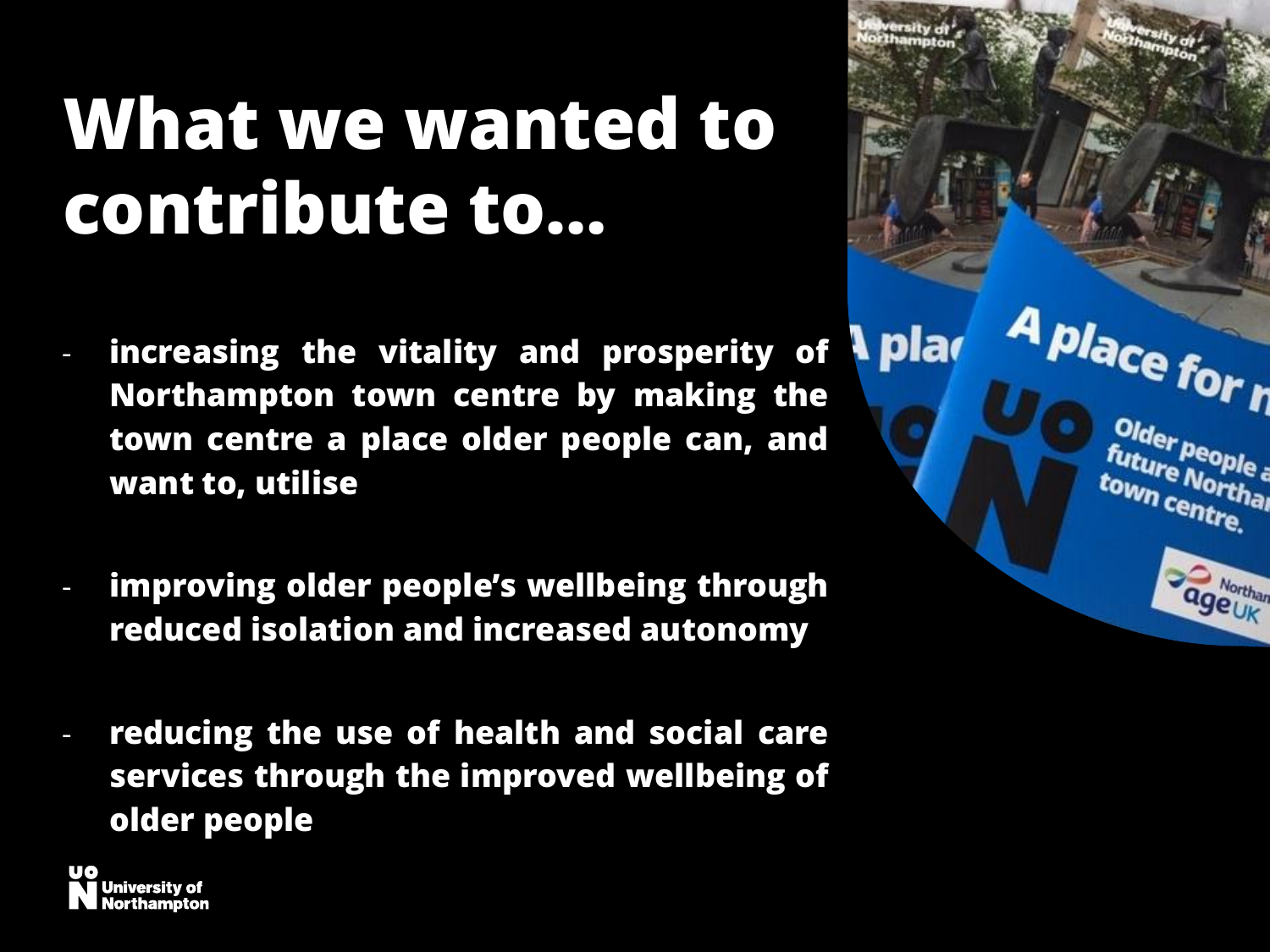## **About the study**

- **Ethics, mental capacity and safeguarding**
- **Recruitment via Age UK**
- **9 people took part: 5m/4f,**
- **Average age 82, white British, all lived locally**
- **How we collected the information:**
	- **- snap and chat,**
	- **- individual interviews,**
	- **- focus group**
- **Analysis: thematic analysis**
- **Limitations**



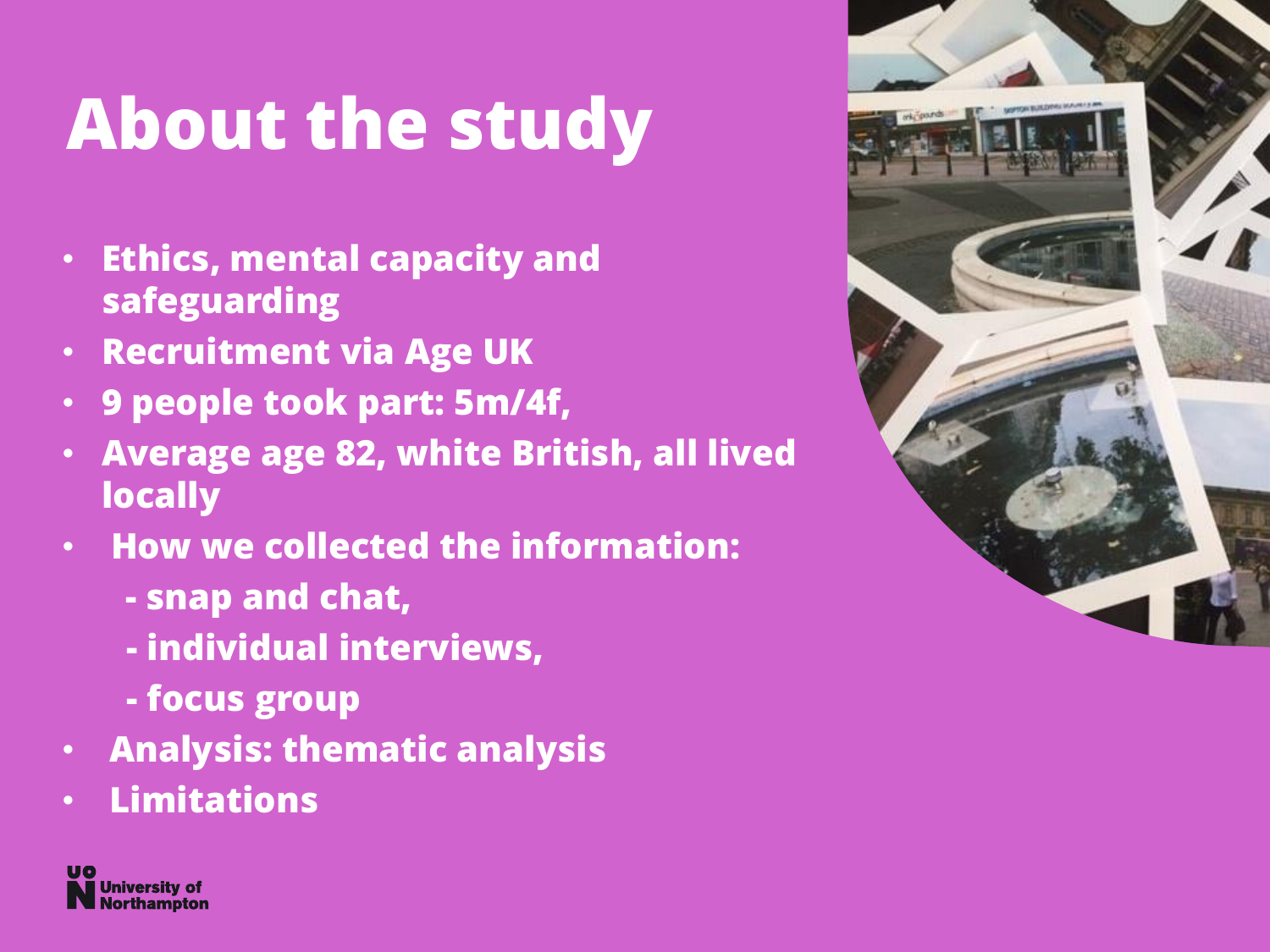#### **The findings resonate strongly with other national and international research**

**World Health Organisation (WHO). (2007).** *Global Age-friendly Cities: A Guide.* **WHO. Geneva**

**PLACE-AGE. (2019). P***lace-Making with Older Adults: Towards Age-Friendly Cities and Communities***. PLACE-AGE. Available from: https://www.housinglin.org.uk/Topics/type/Place-Age-Place-Making[with-Older-Adults-Towards-Age-Friendly-Cities-and-Communities-/](https://www.housinglin.org.uk/Topics/type/Place-Age-Place-Making-with-Older-Adults-Towards-Age-Friendly-Cities-and-Communities-/)**



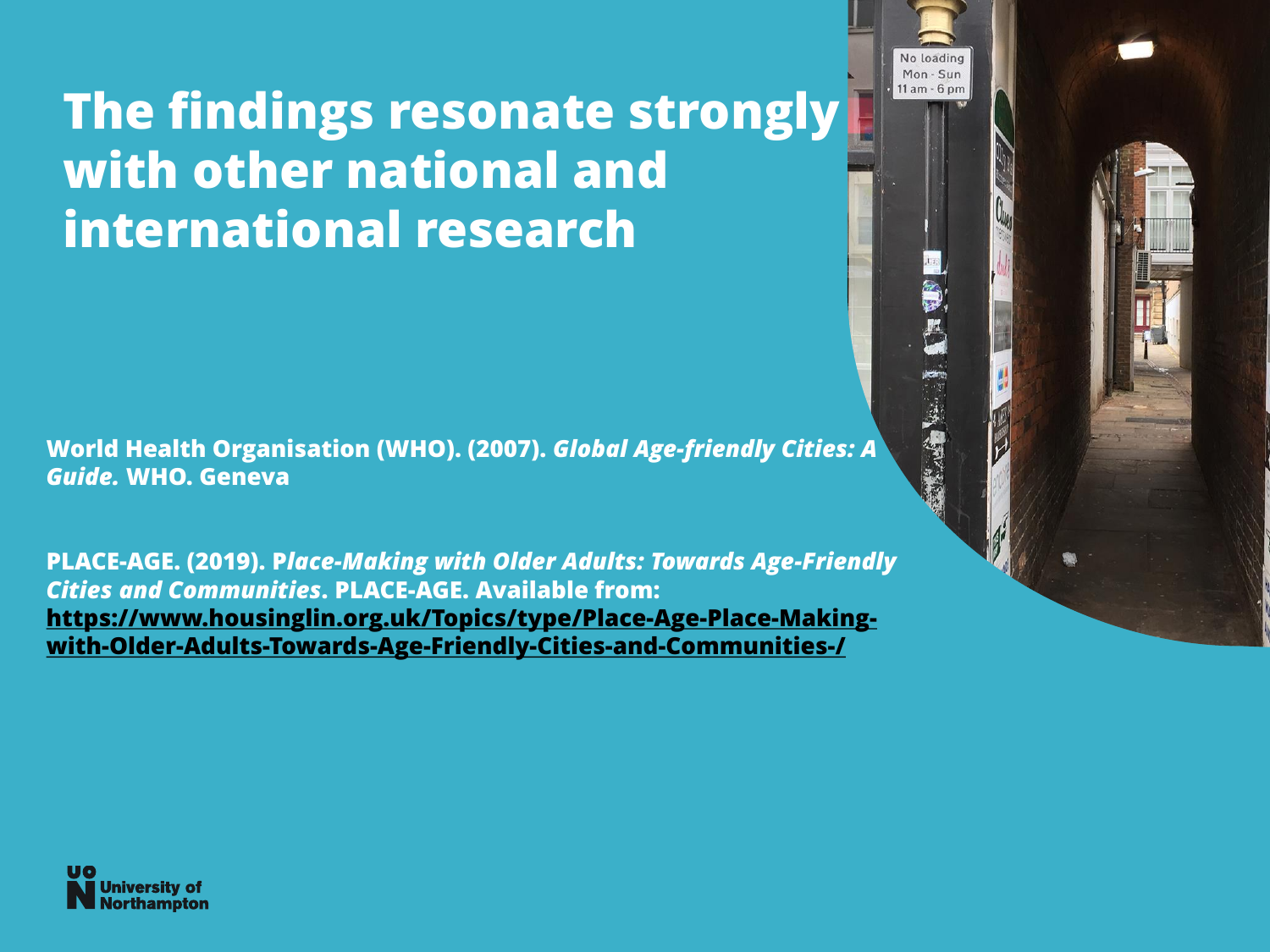# **Some key findings**

- Town centre history and memories built a sense of identity
- A place older people could take part in life and culture
- A lost sense of belonging for older people
- A difficult place to be proud of



*I was just talking about an aeroplane in about 1941/42 time that crashed and lay here on the ground. It flew up Gold Street and as the wings were passing the houses, it left scars which are still visible now. I can remember the incident very well.* 



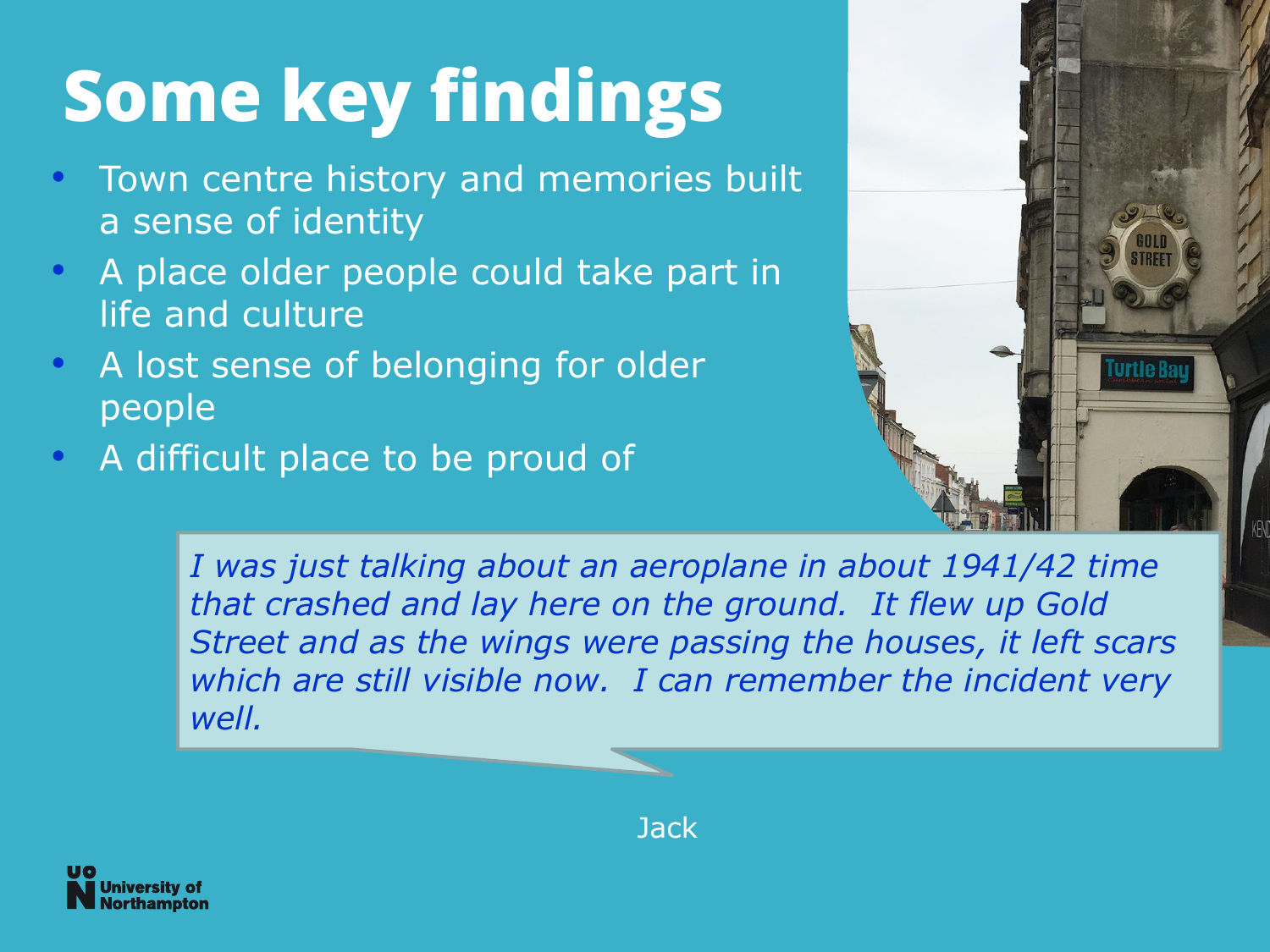#### **Key findings continued**

- Not an easy place to get around
- The town does not feel safe
- The bus station was a problem
- Concern how money was spent and what was an improvement

*Some buses have never gone into the new bus station; those buses weren't given a place…. [My friend/relative] had to wait out here in the rain to get to her bus. God rest her soul, she died a couple of months ago, she had to wait out here in the rain to get her bus.*



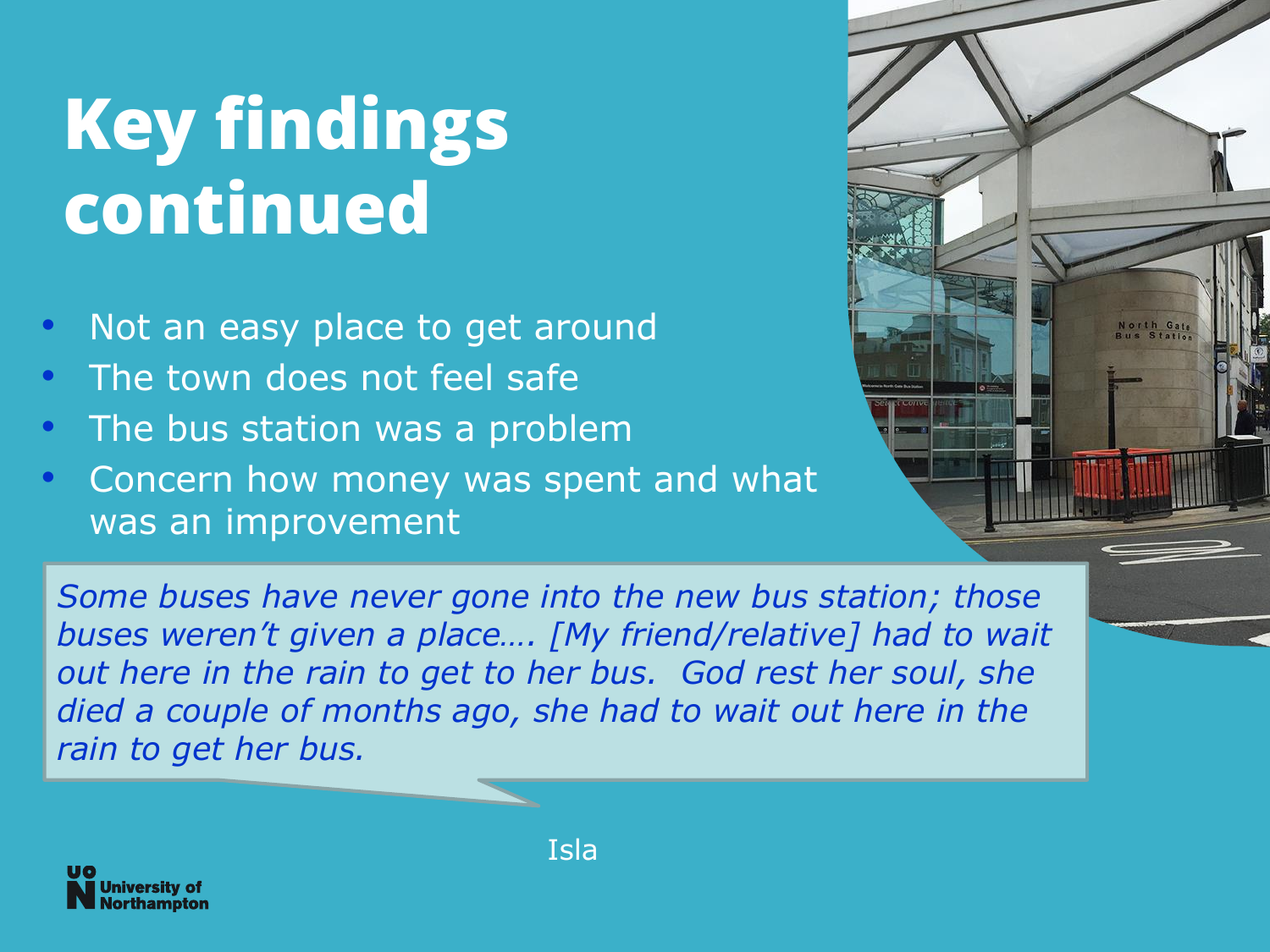### **Recommendations**

**Review the retail offer in relation to the potential custom and spend of older people. For example, ensuring goods, such as clothing, are targeted for the older customer and offering time for a more personal service to older customers.**

**Ensure the design and plans for signage and wayfinding in the town centre includes supported involvement of older people in decisions and agreed changes.**



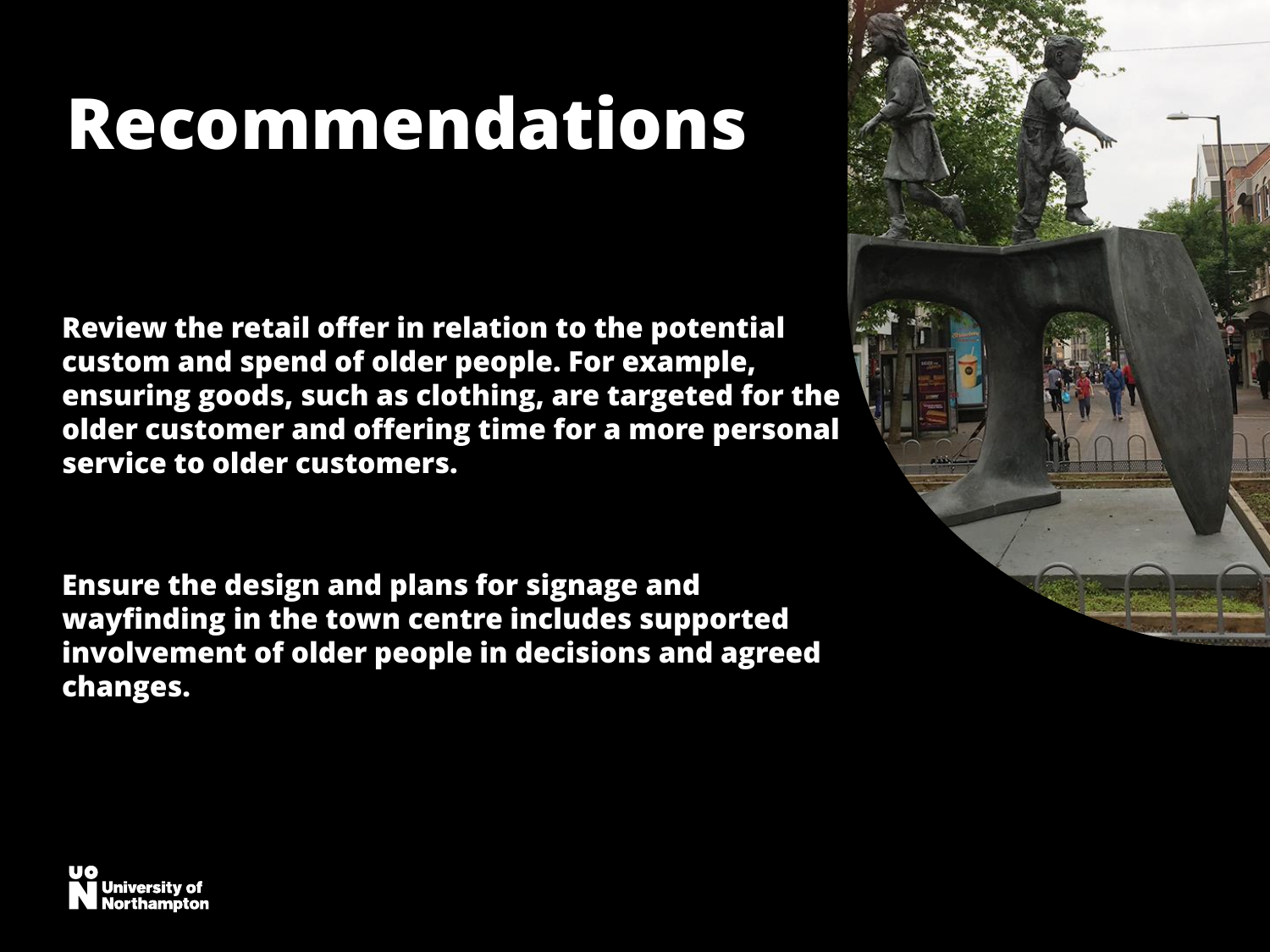#### **Recommendations continued**

**Review the design and function of the current bus station with specific consideration and supported involvement of older people in the context of the impact on their accessibility, safety and welfare.**

**Actively enhance older people's participation in decisions about how public money is used to transform and regenerate urban areas, such as the town centre. Demonstrate consideration of older people's 'voice' and the evidence of what enables age friendly places in any transformation plans for the town centre.**



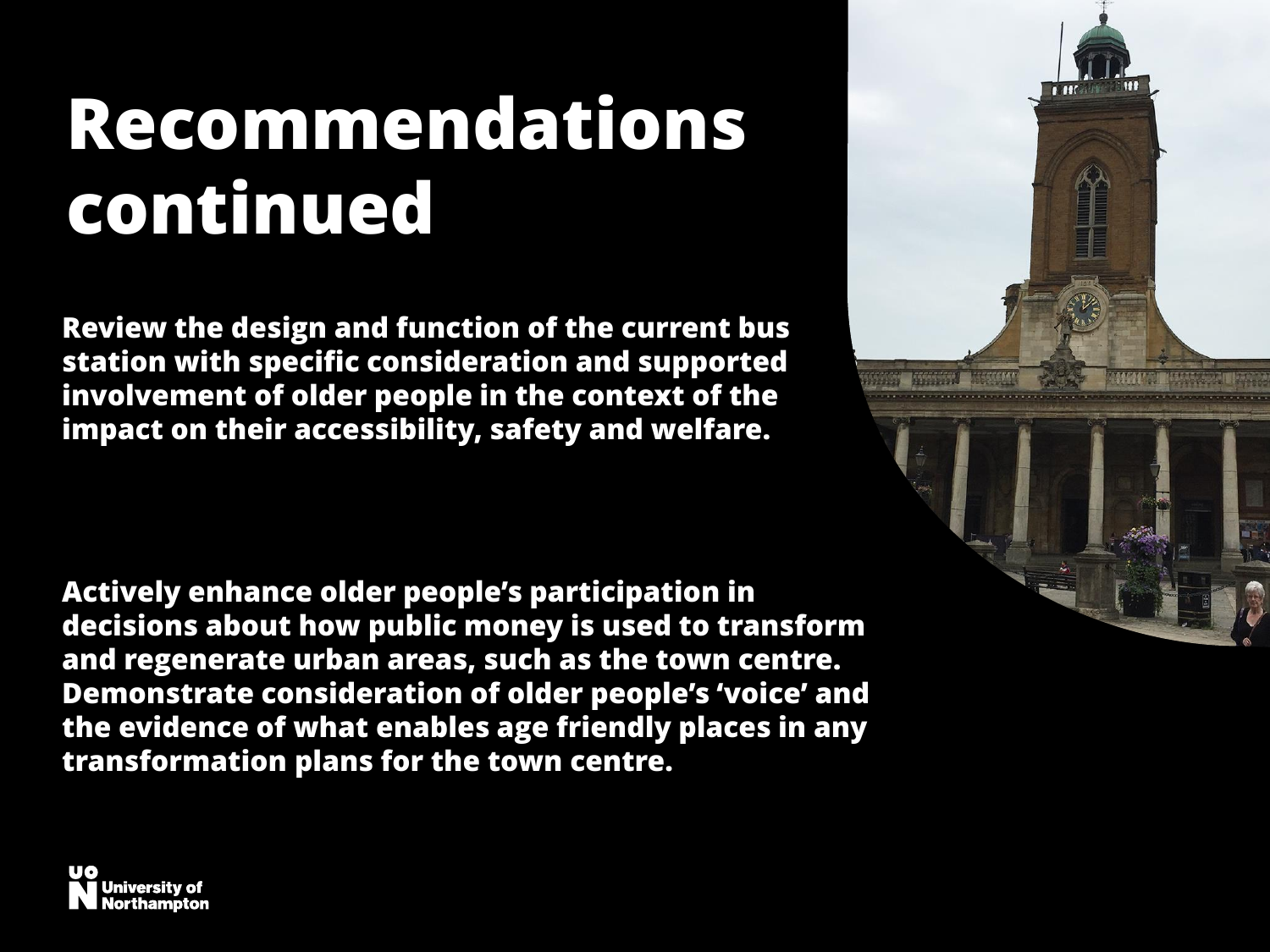**Making the town all age friendly would potentially benefit all those using the town, families, new visitors and businesses**

A place for n

Older people<br>future No<sup>ple</sup> a **future People**<br>town centural town centre.

**Morthan** 

#### **Thank you [Kim.woodbridge-dodd@Northampton.ac.uk](mailto:Kim.woodbridge-dodd@Northampton.ac.uk)**